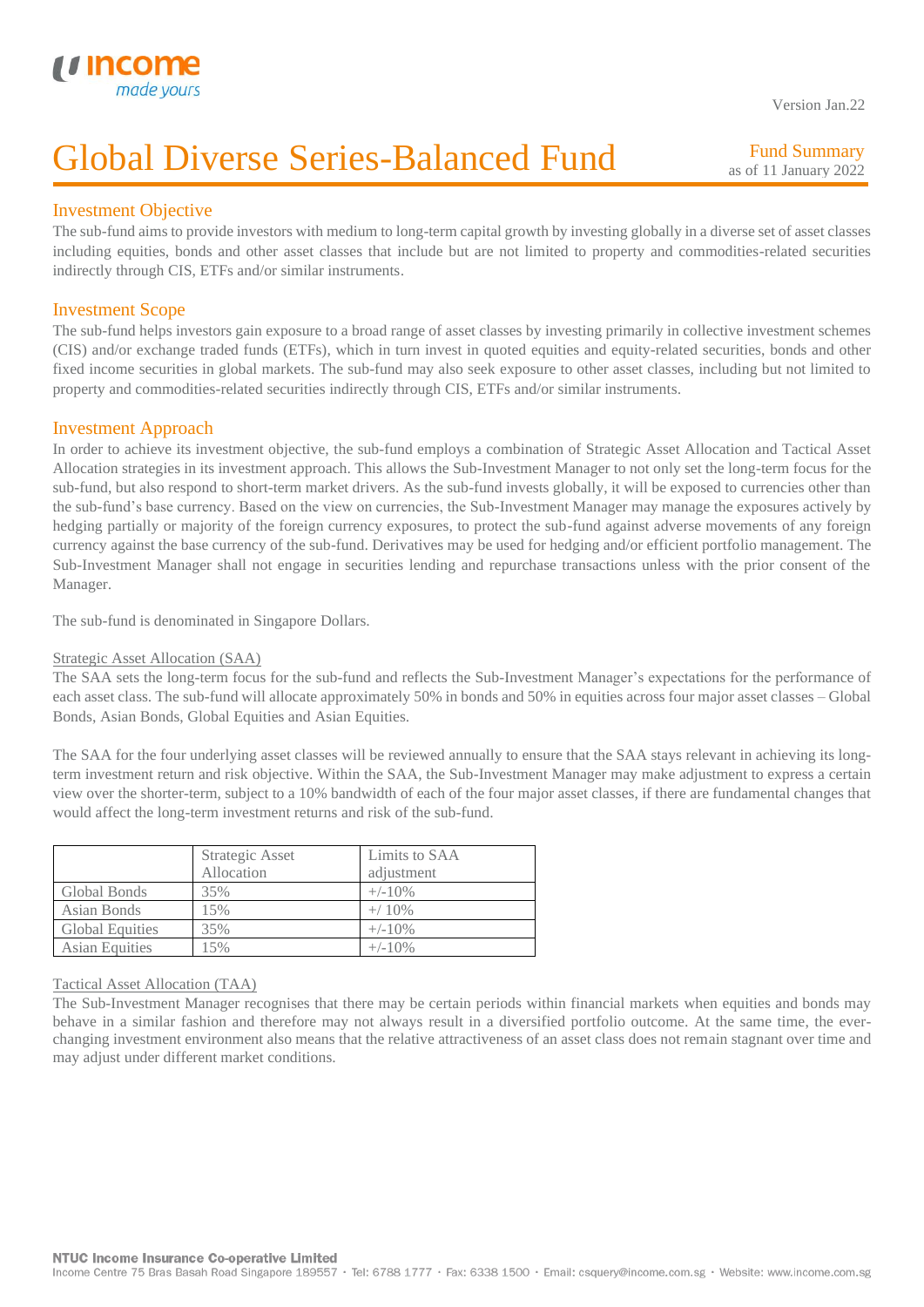

Version Jan.22

## Global Diverse Series-Balanced Fund

Fund Summary as of 11 January 2022

Through TAA, the Sub-Investment Manager may invest in a broad range of asset classes in the domestic and global markets, including but not limited to equities, fixed income and alternative assets, up to a maximum of 25% of the Fund's assets. The TAA will be adjusted in a dynamic and flexible manner depending on current opportunities and the stage of the market cycle.

By considering a broad range of asset classes across various regions, sectors and styles, the Sub-Investment Manager attempts to increase the probability of achieving the investment objective in a consistent manner over the long-term. For example, asset classes such as commodities and inflation-linked bonds have a natural inflation hedge which helps the portfolio to better withstand inflationary periods. Government bonds, gold and cash, which tend to be defensive in nature, will help protect the portfolio from downside in periods of weaker growth and falling inflation.

Through a combination of SAA with a long-term focus, and TAA strategies designed to be flexible to capture opportunities wherever they arise, the Sub-Investment Manager seeks to deliver consistent and stable returns through all stages of an economic cycle.

Both SAA and TAA decisions are underpinned by a disciplined and rigorous research process harnessing the expertise of multi-asset professionals across the globe to produce in-depth research across a broad range of asset classes and sub-asset classes such as equities, credit, government bonds and alternatives such as gold and commodities. When assessing the attractiveness of each asset class and sub-asset class, quantitative and qualitative factors are considered before a score is assigned and presented to the global multi-asset investment team for debate and discussion.

#### Fund Selections

The SAA will be mainly invested via the 4 core sub-funds that resides under NTUC Income ILP sub-funds, i.e. Global Bond Fund. Asian Bond Fund, Global Equity Fund and Asian Equity Fund.

The TAA will be implemented using a wide selection of the list of investible CIS and ETFs. This allows the Sub-Investment Manager to express its preferences nimbly and according to asset class views underpinned by its global multi-asset research process.

## Fund Details

| <b>Launch Date</b>               | 11 January 2022                                                                                                                                                                                                                                                                                                   |
|----------------------------------|-------------------------------------------------------------------------------------------------------------------------------------------------------------------------------------------------------------------------------------------------------------------------------------------------------------------|
| <b>Fund Manager</b>              | NTUC Income Insurance Co-operative Limited                                                                                                                                                                                                                                                                        |
| <b>Sub-Investment Manager</b>    | Schroder Investment Management (Singapore) Ltd                                                                                                                                                                                                                                                                    |
| <b>Custodian</b>                 | The Bank of New York Mellon                                                                                                                                                                                                                                                                                       |
| <b>Dealing Frequency</b>         | Every business day                                                                                                                                                                                                                                                                                                |
| <b>Premium Charge</b>            | Please refer to "Fees and Charges" in section 4 of the Product Summary for ILP.                                                                                                                                                                                                                                   |
| <b>Annual Management Fee</b>     | 1.30% p.a. The Annual Management Fee is not guaranteed and may be reviewed from time to time.<br>However, it shall not exceed 2.0% of the sub-fund balance at any point of time.                                                                                                                                  |
| <b>Inclusion in CPFIS</b>        | Yes (CPF OA and CPF SA)                                                                                                                                                                                                                                                                                           |
| <b>CPFIS Risk Classification</b> | Medium to High Risk, Broadly Diversified                                                                                                                                                                                                                                                                          |
| <b>Structure</b>                 | Single Fund. The units in the sub-fund are not classified as Excluded Investment Products                                                                                                                                                                                                                         |
| <b>Benchmark</b>                 | 35% Bloomberg Barclays Global Aggregate Credit Index (SGD Hedged)<br>15% JP Morgan Asia Credit Investment Grade Index (SGD Hedged)<br>35% MSCI World Index in Singapore Dollars<br>15% MSCI AC Asia ex Japan Index in Singapore Dollars<br>(The combined benchmark is reflective of the SAA of the ILP Sub-Fund.) |
| <b>Subscription Method</b>       | Cash / SRS / CPF OA / CPF SA                                                                                                                                                                                                                                                                                      |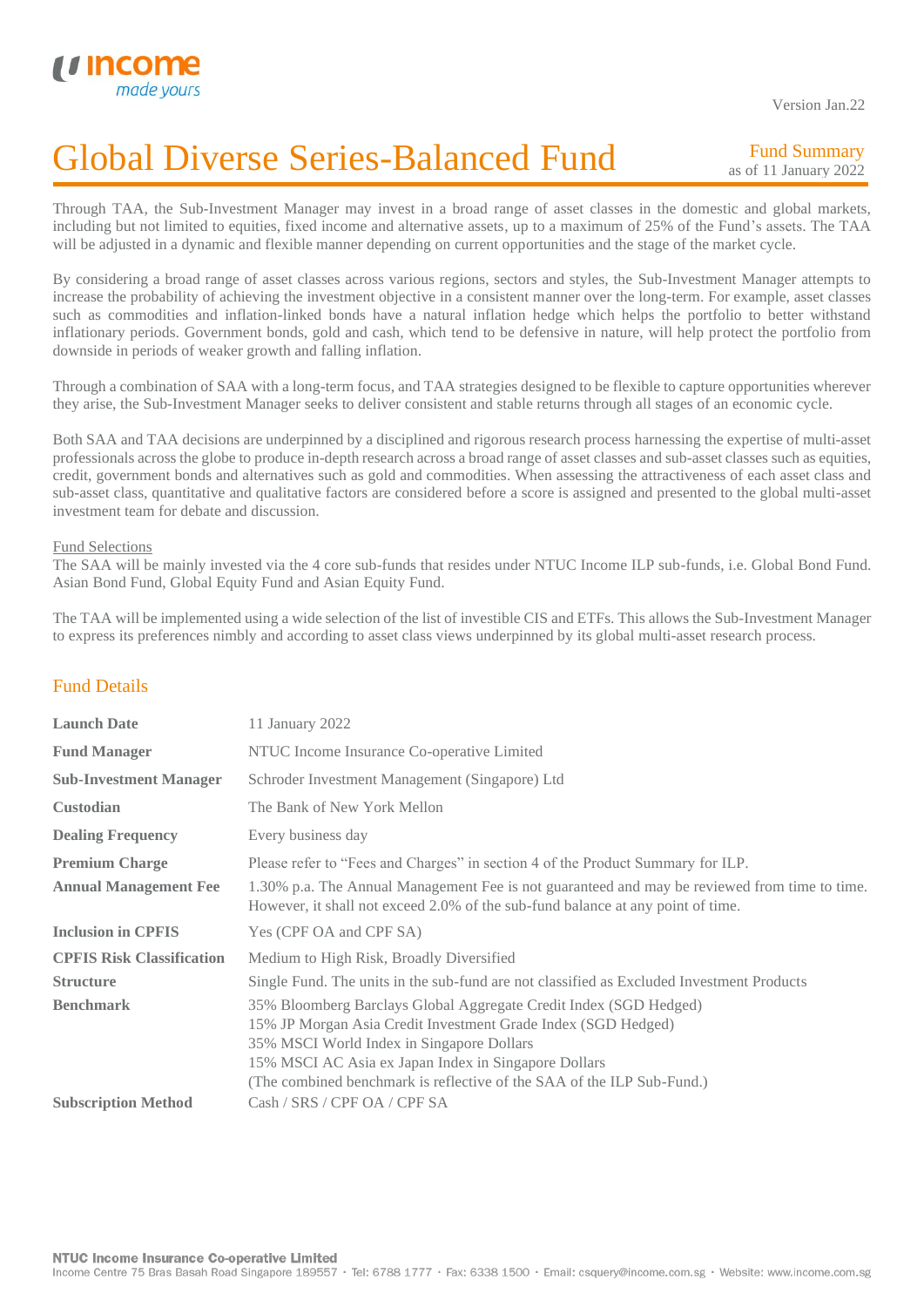

Version Jan.22

## Global Diverse Series-Balanced Fund

Fund Summary as of 11 January 2022

**Financial Year End** 31 December

**Distribution** The sub-fund currently does not make any distributions pay-outs.

## Past Performance (As of 31 August 2021)

As the sub-fund has been constituted for less than 12 months, information on the past performance of the composite benchmark has been used as a proxy.

|                  |      | 1-month 3-month 6-month 1-year 3-year 5-year |      |       |      |      |
|------------------|------|----------------------------------------------|------|-------|------|------|
| <b>Benchmark</b> | 0.94 | 3.26                                         | 6.74 | 13.55 | 9.46 | 8.65 |

^Returns above one year are annualised. Past performance is not indicative of future performance.

### Fund Manager

The sub-fund is managed by NTUC Income Insurance Co-operative Limited and sub-managed by Schroder Investment Management (Singapore) Ltd.

This sub-fund invests mainly into the 4 core sub-funds that reside under NTUC Income ILP sub-funds i.e. Global Bond Fund, Asian Bond Fund, Global Equity Fund and Asian Equity Fund. The Sub-Investment Managers of the Global Bond Fund are PIMCO Asia Pte Ltd and Invesco Asset Management Singapore Ltd. The Sub-Investment Manager of the Asian Bond Fund is BlackRock (Singapore) Limited. The Sub-Investment Managers of the Global Equity Fund are Morgan Stanley Investment Management Company, MFS International Singapore Pte Ltd, and Wellington Management Singapore Pte Ltd. The underlying manager of the Asian Equity Fund is Schroder Investment Management (Singapore) Ltd.

Further information on underlying core sub-funds can be found in respective Fund Summaries and Product Highlights Sheets available on our website www.income.com.sg/fund/coopprices.asp

### Risks

#### **Key Risks**

Income's ILP sub-funds are intended for long-term investment, it is not suited for any short-term speculation. You should not expect to obtain any short-term gains from investing in Income's ILP sub-funds. It is important that your investment suit your risk appetite. You may wish to consult your financial adviser before investing in any ILP sub-fund.

The securities and instruments in which the sub-fund may invest are subject to market fluctuations and other risks inherent in such investments and there can be no assurance that any appreciation in value will occur.

You should be aware that past performance is not indicative of future performance. The value of the units may rise or fall as the performance of the sub-fund changes.

The risk factors may cause you to lose some or all of your investments. A description of the major risks is provided below. This is not an exhaustive list of risks.

#### **Market and Credit Risks**

You are exposed to market risks. Prices of the securities held by the sub-fund may go up or down, sometimes rapidly or unpredictably. Securities may decline in value due to factors affecting securities markets generally or particular industries.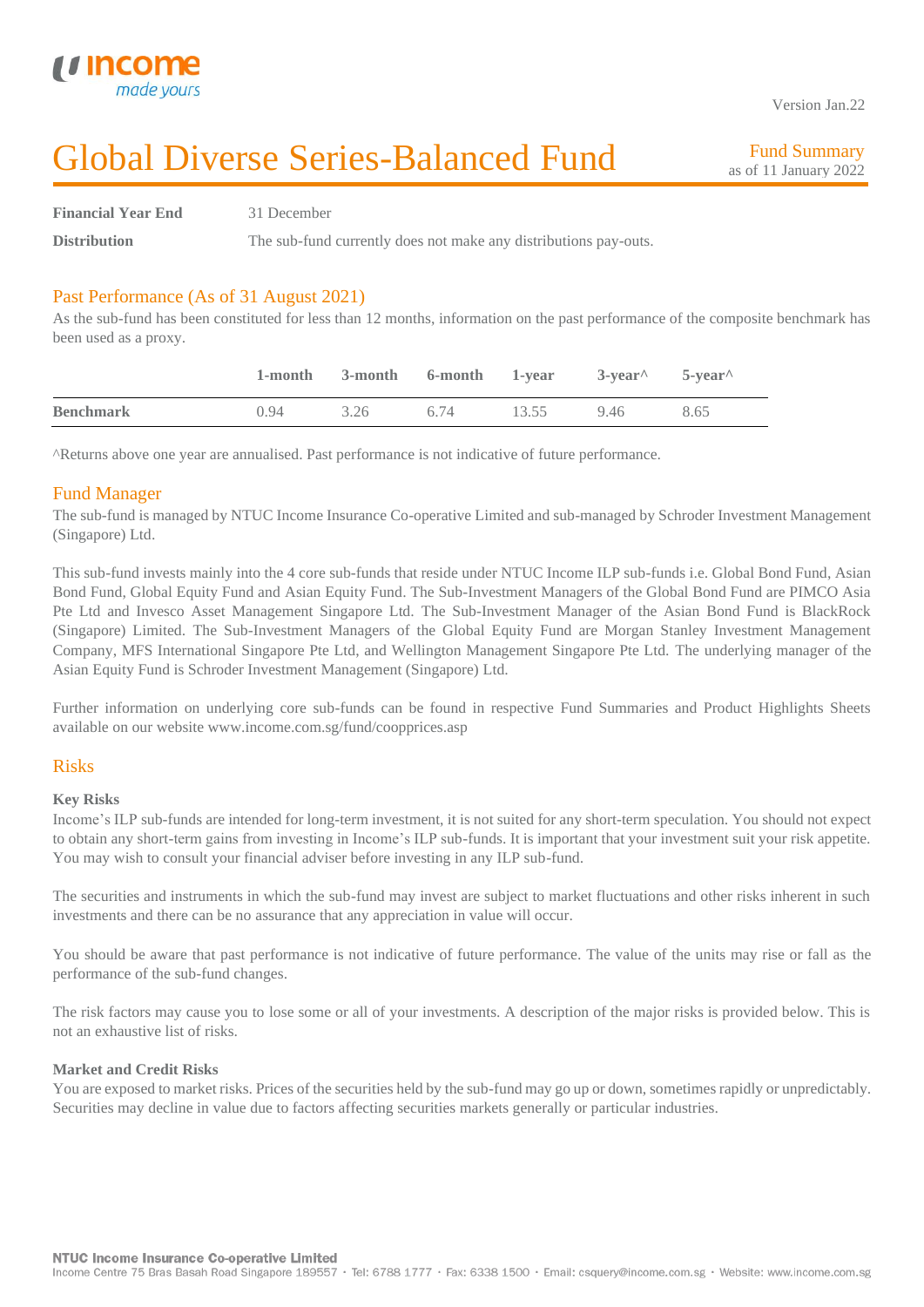Version Jan.22

# Global Diverse Series-Balanced Fund

Fund Summary as of 11 January 2022

You are exposed to interest rate risks. The sub-fund's investment in debt securities may be subject to the risk of interest rate fluctuations which may cause the price of debt securities to go up or down. In general, as nominal interest rates rise, the value of fixed income securities is likely to fall.

You are exposed to currency risks. Changes in exchange rates between currencies or the conversion from one currency to another may cause the value of the sub-fund's investments to diminish or increase. Currency exchange rates may fluctuate significantly over short periods of time. The Sub-Investment Manager will actively hedge the foreign currency exposure in order to manage the currency risk but will not knowingly leverage in the foreign currency exposure.

You are exposed to credit risks. Changes in the financial condition or credit standing of an issuer may negatively affect the underlying fund. An issuer of fixed income securities may suffer adverse changes in its financial condition and unable to pay the principal and/or interest on the instrument.

You are exposed to sovereign debt risks. The sub-fund may invest in bonds issued or guaranteed by governments or authorities, which may involve political, economic, default or other risks.

You are exposed to emerging markets risks. Emerging markets will generally be subject to greater political, legal, counterparty and operational risks.

You are exposed to foreign investment restriction risks. Some countries prohibit or restrict investment, or the repatriation of income, capital or the proceeds from the sale of securities. The sub-fund may incur higher costs investing in these countries. Such restrictions may delay the investment or repatriation of capital of the sub-fund.

#### **Liquidity Risks**

I

You are exposed to liquidity risks. There is no secondary market for the sub-fund. All redemption requests should be made to the Manager. In exceptional circumstances, the sub-fund's investment in the underlying fund may not be readily redeemable.

#### **Product-Specific Risks**

You are exposed to equity risks. The underlying fund may invest in stocks and other equity securities and their derivatives which are subject to market risks that historically have resulted in greater price volatility than that experienced by bonds and other fixed income securities.

You are exposed to foreign securities risks. Investments in foreign securities are subject to numerous risks resulting from market and currency fluctuations, future adverse political and economic developments, the possible imposition of restrictions on the repatriation of currency or other governmental laws or restrictions, reduced availability of public information concerning issuers and the lack of uniform accounting, auditing and financial reporting standards or of other regulatory practices and requirements comparable to those applicable to companies in the investor's domicile. In addition, securities of companies may be illiquid and their prices volatile and, with respect to certain countries, the possibility exists of expropriation, nationalisation, exchange control restrictions, confiscatory taxation and limitations on the use or removal of funds, or other assets, including withholding of dividends.

You are exposed to derivatives risks. The sub-fund may invest in derivatives instruments including futures, options, forwards, swaps or credit derivatives for purposes of hedging and/or efficient portfolio management. Derivatives involve risks different from, and, in some cases, greater than, the risks presented by more traditional securities investments. The usage of derivatives may negatively impact the value of the sub-fund. The sub-fund's exposure to financial derivatives or embedded financial derivatives will be calculated in accordance with provisions of the Code on Collective Investment Schemes. The Manager will ensure that the risk management and compliance procedures are adequate and have been or will be implemented and that it has the necessary expertise to manage the risks relating to the use of financial derivatives.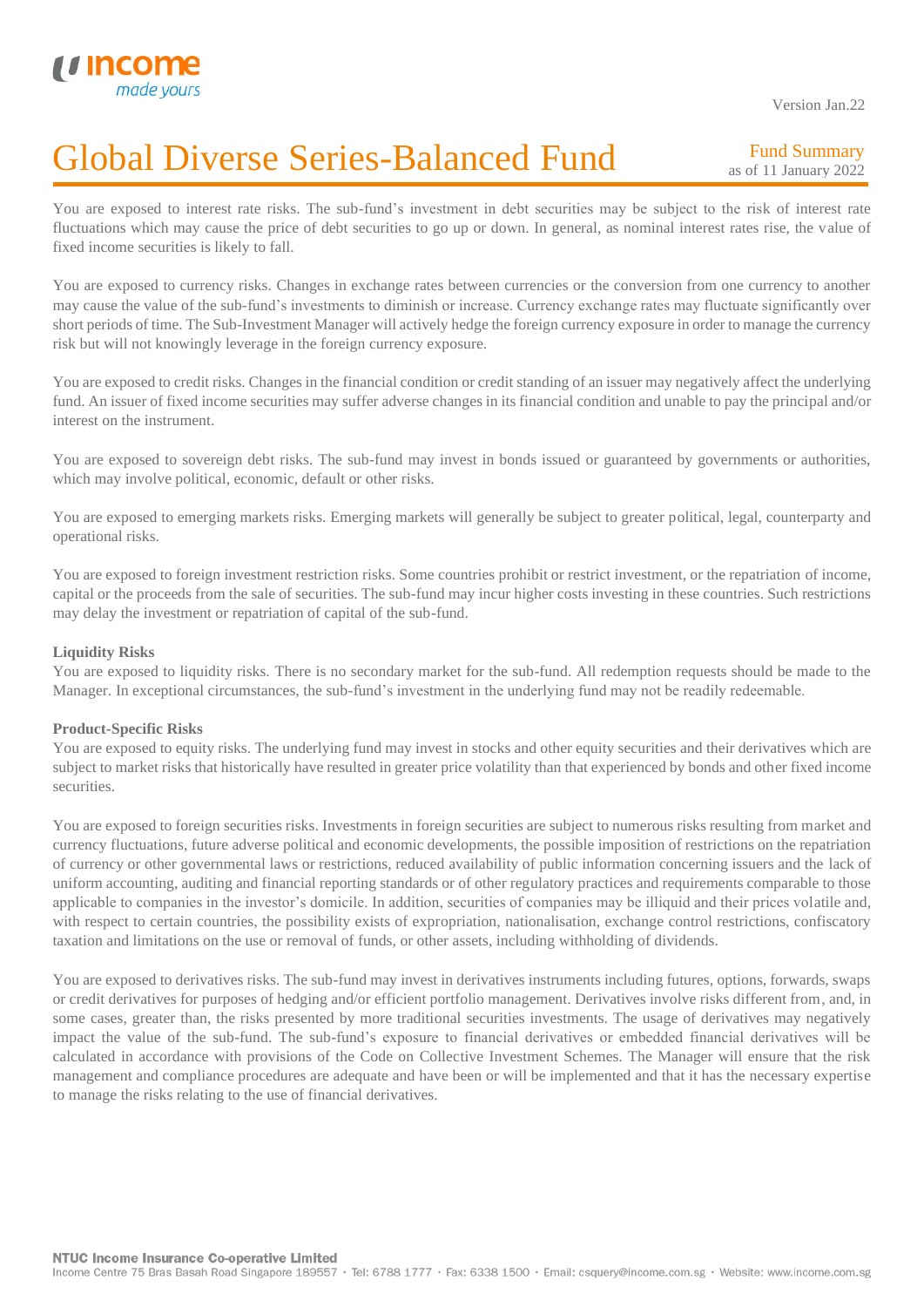

Version Jan.22

## Global Diverse Series-Balanced Fund

Fund Summary as of 11 January 2022

You are exposed to risks associated with investing through the Shanghai-Hong Kong Stock Connect and Shenzhen-Hong Kong Stock Connect. The underlying fund may invest in China A-Shares of mainland China through the Shanghai-Hong Kong Stock Connect and/or the Shenzhen-Hong Kong Stock Connect. The current regulations relating to the Stock Connect are untested and subject to change which may have potential retrospective effects.

You are exposed to high yield risks. The sub-fund may be subject to greater levels of interest rate, credit and liquidity risks than funds that do not invest in such securities.

## Expense and Turnover Ratio

As the sub-fund has been constituted for less than 12 months, information on the expense ratio and turnover ratio are not available.

### Soft Dollar Commission or Arrangement

The Manager and Sub-Investment Manager did not retain for its own account, cash or commission rebates arising out of transactions executed in or outside Singapore. The Manager and Sub-Investment Manager also did not receive soft dollars for the sub-fund.

### Conflicts of Interest

As the Manager of various ILP sub-funds and insurance funds, we may from time to time have to deal with competing or conflicting interests between these sub-funds/insurance funds. However, we will use all reasonable endeavours to act fairly and in the best interest of the sub-fund. We will conduct all transactions with or for the sub-fund on an arm's length basis. The Manager has in place policies and procedures to monitor and mitigate conflicts of interest which may arise in the management of these sub-funds. We believe that these policies and procedures are reasonably designed to ensure that portfolio management decisions are made in the best interest of the sub-fund and each sub-fund is treated fairly, regardless of the existence of any conflict.

Schroder has in place policies and procedures to mitigate conflicts of interest which may arise in the management of clients' accounts. Schroder believes that these policies and procedures are reasonably designed to ensure that clients are treated fairly and material conflicts of interest are either avoided or are managed to avoid damage to a client's interests.

## Other Parties

The auditor of this sub-fund is KPMG LLP. Please note that financial results ending 31 December of each year will be audited.

## Material Information

There is no material information that will adversely impact the valuation of the sub-fund.

## **Reports**

If you wish to track the performance of the sub-funds you have invested in, you can refer to the Semi-Annual Fund Report and the Annual Fund Report for our ILP sub-funds.

The financial year-end of Income's ILP sub-funds is 31 December of each year. You can find the semi-annual financial statements in the Semi-Annual Fund report, and the annual audited financial statements in the ILP Financial Statements. The Semi-Annual Fund Report will be available by the end of August of each year, and the Annual Fund Report and annual audited financial statements by the end of March of the following year respectively.

The Semi-Annual Fund Report and Annual Fund Report are available on Income's website at www.income.com.sg/fund/coopprices.asp, and the annual audited financial statements are available at www.income.com.sg/aboutus/reports-publications. Alternatively, you can also approach our insurance advisers, contact us at 6788 1122 / 6788 1777, or email csquery@income.com.sg to request for a copy of the reports.